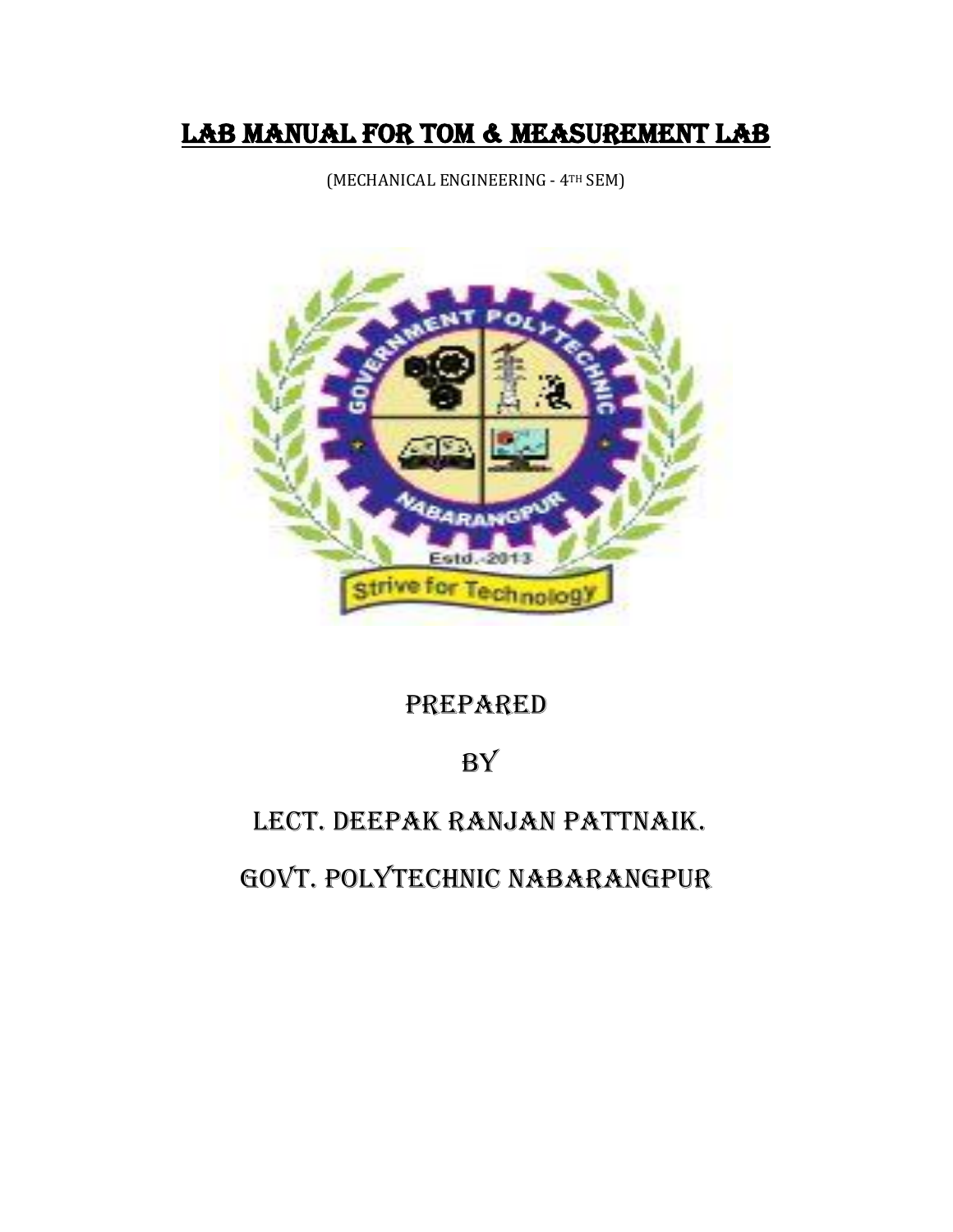## AIM OF THE EXPERIMENT:-

Determination of the thickness of ground M.S.Flat to an accuracy of 0.02mm using Vernier caliper.

# APPARATUS REQUIRED:-

| SL.NO | Name of the Items | Specification   | Quantity |
|-------|-------------------|-----------------|----------|
| - 01. | Vernier caliper   | 150mn.          | 01       |
| 02    | M.S Flat          | (150x50x6)mm    | 02.      |
|       |                   | $(100x50x6)$ mm |          |

## THEORY:-

A vernier caliper is a precision measuring instrument used to measure inside & outside diameter and depth up to an accuracy of 0.02mm. Lower jaw is used to measure external diameter, upper jaw is used to internal and depth bar is used to measure depth or thickness of a job. The graduation on the vernier scale and main scale gives the reading. Vernier calipers are available in the size of 150mm, 225mm, 900mm and 1200mm.

### PROCEDURE:-

1. At first we took the vernier caliper and adjusted it correctly So that the vernier scale zero and main scale zero coincide each other.

2. Then we calculate the least count of the vernier scale.

3. Then we took the M.S Flat and kept it inside the external die measuring jaw.

4. We took the main scale reading and vernier scale division.

5. Then we noted down in the table.

6. In this way we take 5 observations.

### OBSERVATION:-

 $50 \text{ V.S.D} = 49 \text{ M.S.D}$  1 V.S.D =49/50

1 M.S.D =1mm. Least count = 1 M.S.D-1 V.S.D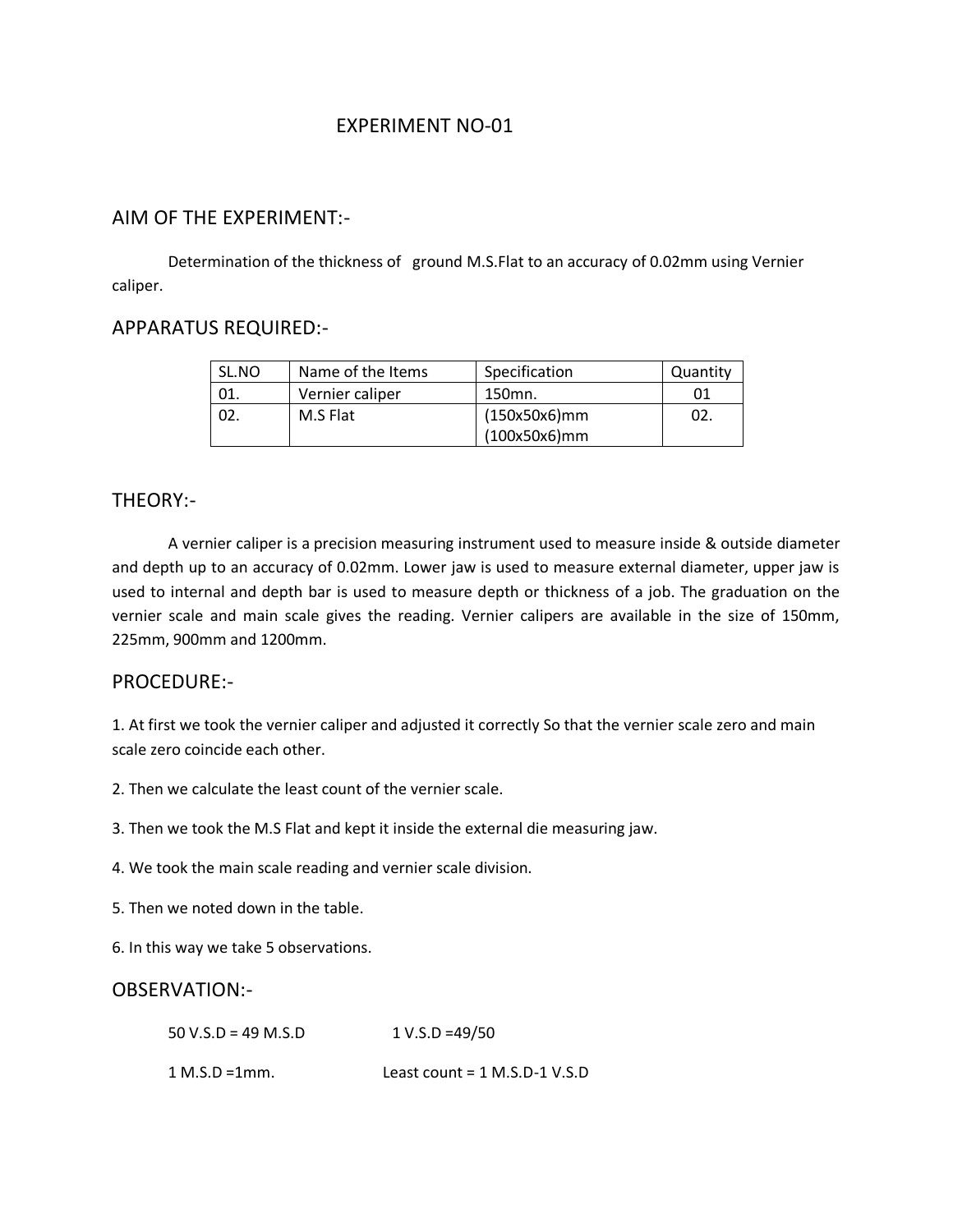=1mm-49/50

=0.02mm.

TABULATION :-( All units are in mm)

| SL.NO. | M.S.R in | V.S.D | L.C in | V.S.R(V.S.D x) | $M.S.R + V.S.R$ | Reading | Remarks |
|--------|----------|-------|--------|----------------|-----------------|---------|---------|
|        | mm       |       | mm     | L.C            |                 | in mm   |         |
| 01     |          |       | 0.02   | 0.32           |                 |         |         |
| 02     |          |       | 0.02   | 0.60           |                 |         |         |
| 03     |          |       | 0.02   | 0.50           |                 |         |         |
| 04     |          |       | 0.02   | 0.40           |                 |         |         |
| 05     |          |       | 0.02   | 0.62           |                 |         |         |

# CONCLUSION:-

Hence we measure the dimensions of ground M.S Flat correctly.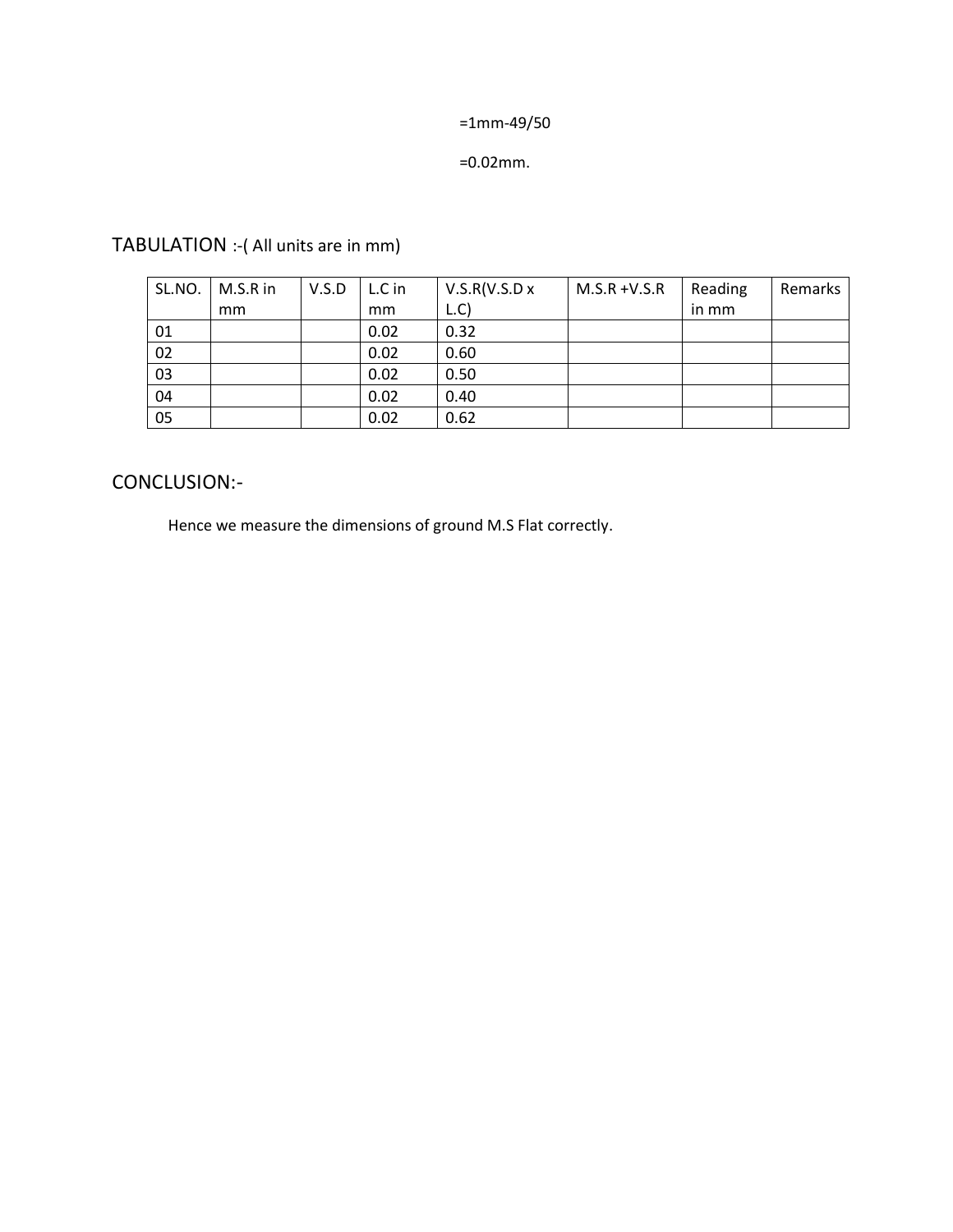## AIM OF THE EXPERIMENT:-

Determination of diameter of a cylindrical component to an accuracy of 0.01mm using micrometer **and check the result with digital micrometer**.

#### APPARATUS REQUIRED:-

| SL.NO | Name of the Items         | Specification | Quantity |
|-------|---------------------------|---------------|----------|
| 01    | <b>Outside Micrometer</b> | (0.25mm)      | OΤ       |
| 02    | Digital Micrometer        | (0.25mm)      | 01       |
| 03    | Cylindrical component     | 20x50mm       | 02       |
|       |                           |               |          |

### THEORY:-

A micrometer is a precision measuring instrument used to measure a job generally with an accuracy of 0.01mm. Micrometers used to take the outside measurements are knownas outside micrometer. The frame is the main part in which all other parts of the micrometers are attached to it. The datum line and graduations are marked on barrel. Graduations are also marked on **beveled** surface of the **thimble**. One end of spindle and anvil are measuring faces. To lock the spindle at desired position lock nut is used, the ratchet stop gives uniform pressure between measuring surfaces.

### PROCEDURE:-

- 1. At first we took the micrometer and adjust it correctly.
- 2. Then we calculated the least count of the micrometer.
- 3. Then we took the cylindrical component and kept it in between spindle and anvil.
- 4. Then we noted the reading.
- 5. Then took the reading by digital micrometer.
- 6. Repeating the above procedure for 5observations.

#### OBSERVATION:-

Least count:-

The distance moved by the spindle during one rotation of thimble is 0.5mm.Movement of one division of the

Thimble =  $0.5 \times 1/50 = 0.01$ mm.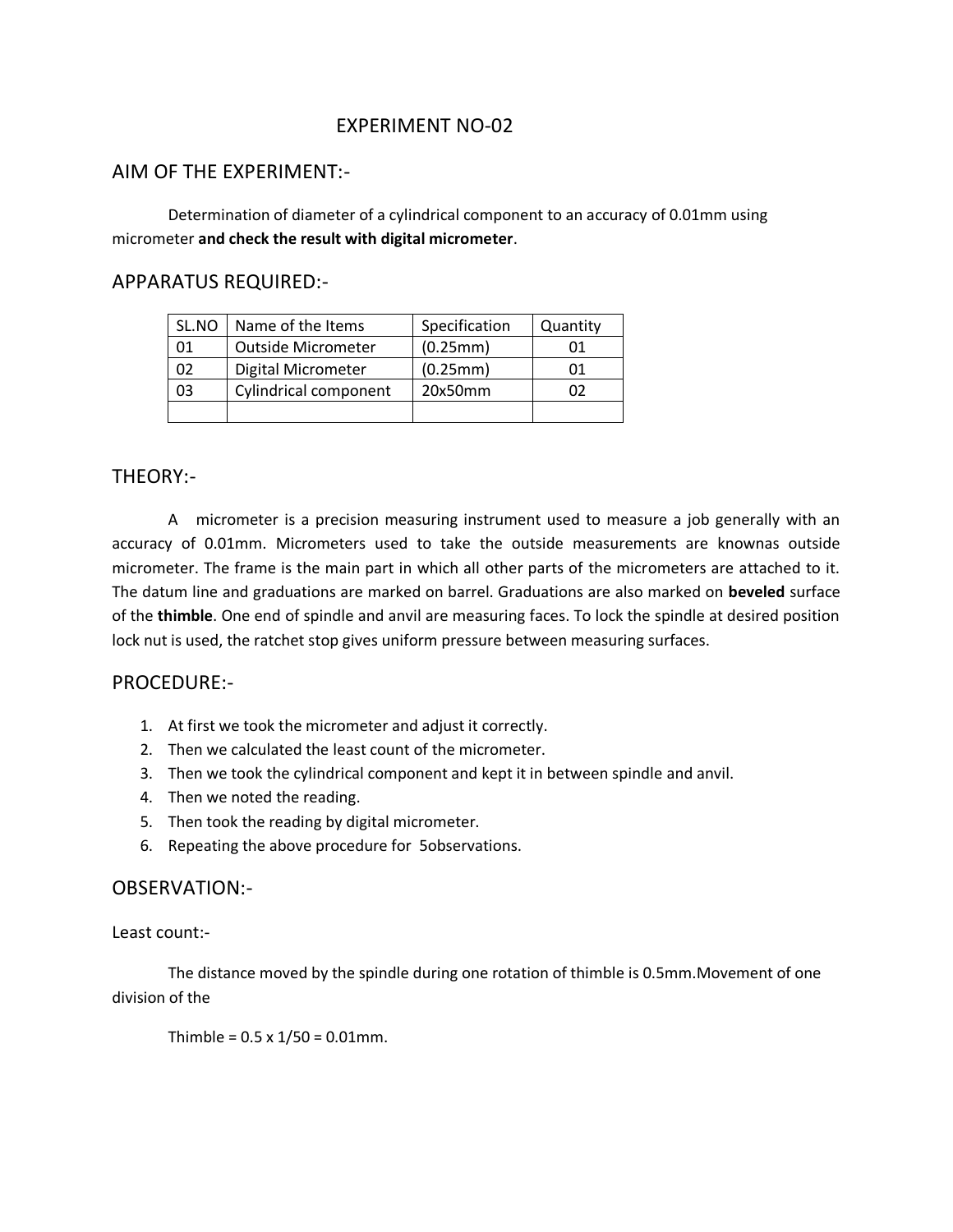# TABULATION:-(All units are in mm)

| SL.NO | Barrel     | Thimble  | Least | Thimble $(y)$ | $X + Y$ | Reading | Digital    | Error |
|-------|------------|----------|-------|---------------|---------|---------|------------|-------|
|       | Reading(x) | Division | Count | Reading       |         |         | micrometer |       |
|       |            |          |       | L.C x T.D     |         |         | Reading    |       |
| 01    |            |          |       |               |         |         |            |       |
| 02    |            |          |       |               |         |         |            |       |
| 03    |            |          |       |               |         |         |            |       |
| 04    |            |          |       |               |         |         |            |       |
| 05    |            |          |       |               |         |         |            |       |

## CONCLUSION:-

Hence the diameter of the cylindrical component is checked to an accuracy of 0.01mm in micrometer and the result has compared with the digital micrometer. The reading of digital micrometer found to be mere accurate.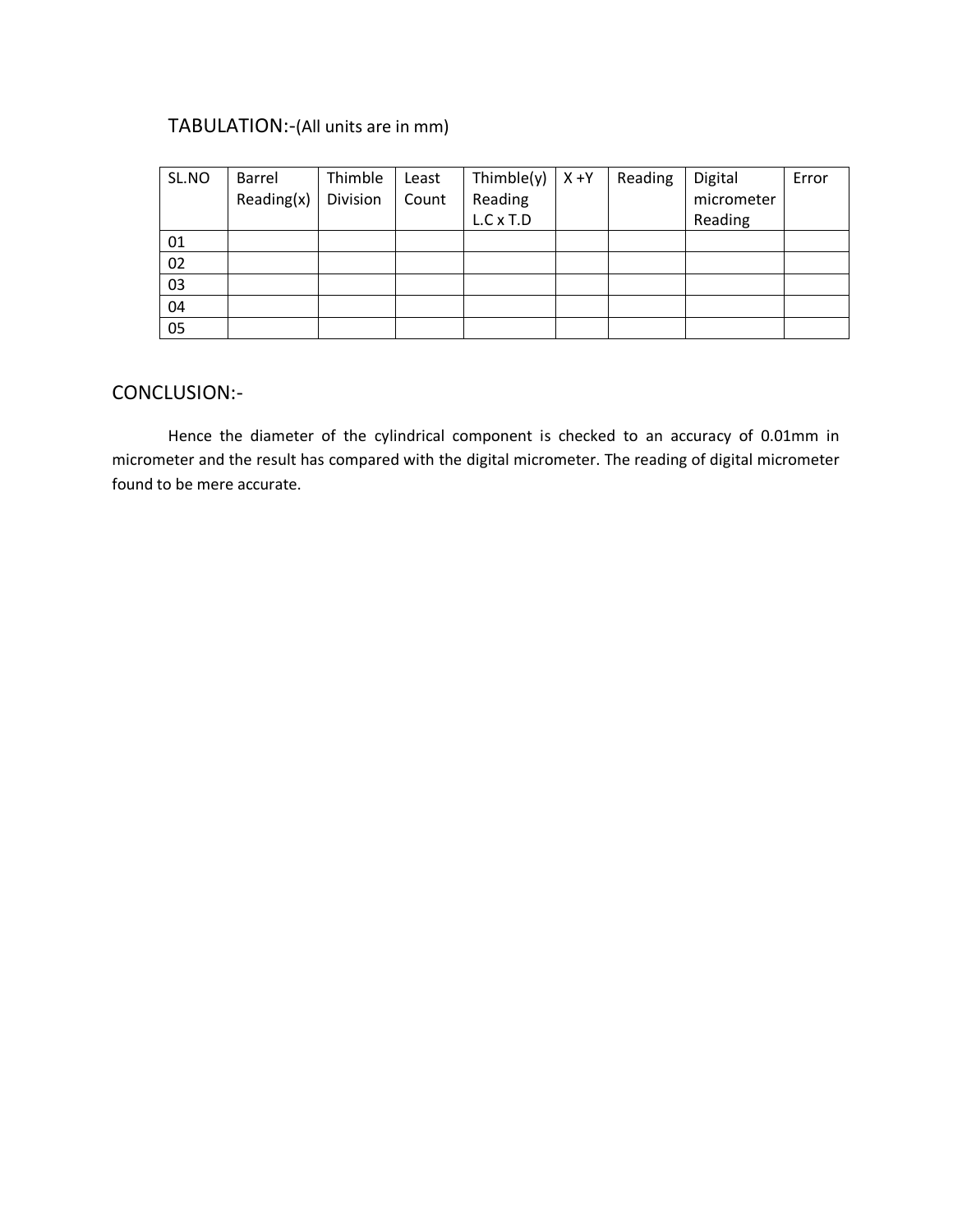## AIM OF THE EXPERIMENT:-

Determination of the heights of gauge blocksor parallel bars to an accuracy of 0.02mm using vernier height gauge **and check the result with digital vernier height gauge**.

## APPARATUS REQUIRED:-

| SL.NO | Name of the Items            | Specification               | Quantity |
|-------|------------------------------|-----------------------------|----------|
| 01    | Vernier height gauge         | 300 <sub>mm</sub>           | 01       |
| 02    | Digital Vernier height gauge | 300 <sub>mm</sub>           | 01       |
| 03    | Parallel bars                | 100 x50 x 6mm               | 02       |
| 04    | Gauge blocks                 | 1 boxes $(81 \text{ pc s})$ | 1 box    |

Theory-

## PROCEDURE:-

1. At first the base of the instrument is held firmly on the reference surface.

2.

- 3. Moves the beam upwards until it contacts the upper surface ofparallel bars.
- 4. Then final adjustment is done by fine adjustment screw.
- 5. The clamping screw is then tightened.
- 6. Take the **reading of the**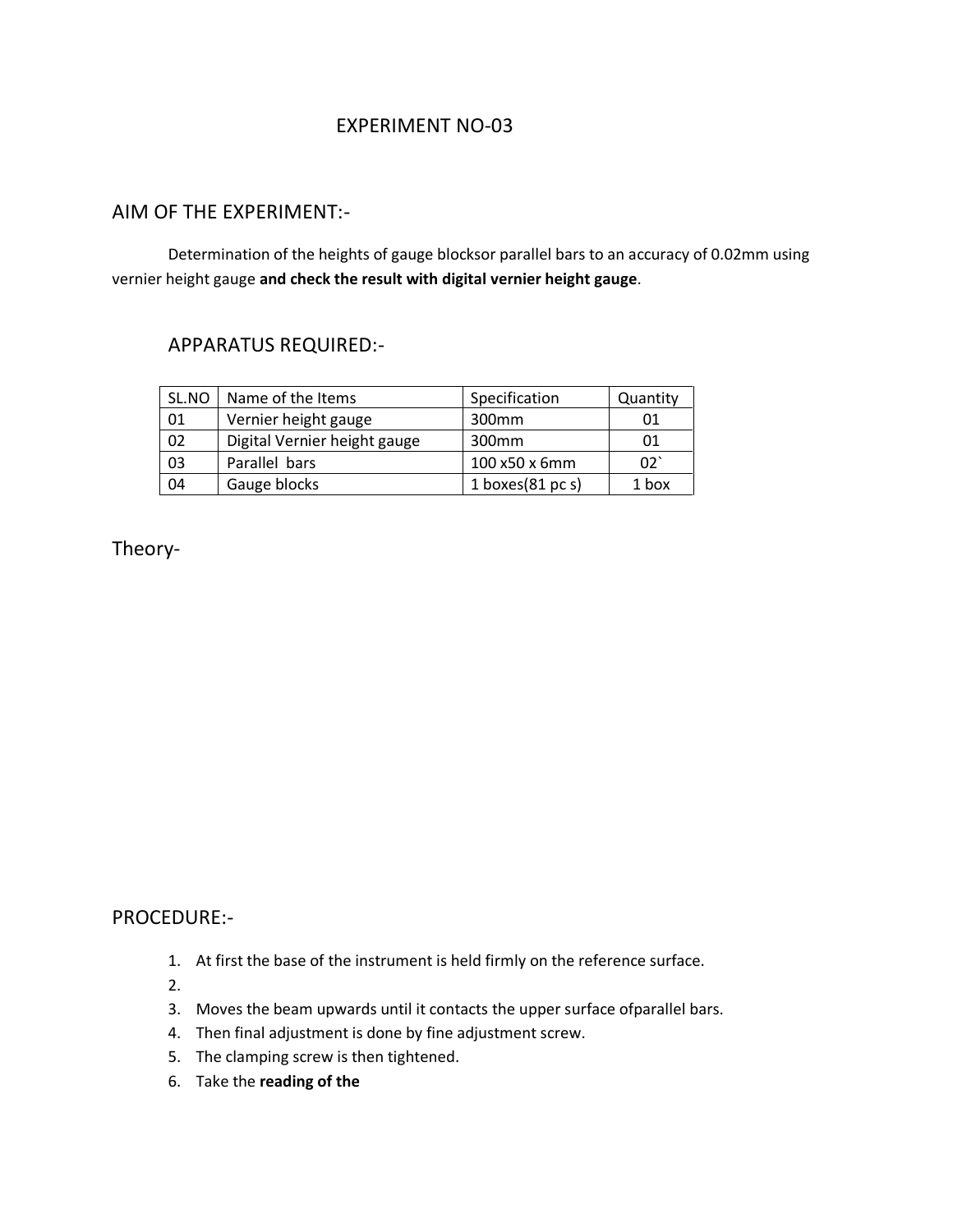# TABULATIONS:-

| SL.NO          | <b>MSR</b> | <b>VSD</b> | L.C | VSR=VSD X | <b>MSR</b> | Reading | Digital | Error |
|----------------|------------|------------|-----|-----------|------------|---------|---------|-------|
|                |            |            |     | L.C       | $+VSR$     |         | Reading |       |
| 1              |            |            |     |           |            |         |         |       |
| $\overline{2}$ |            |            |     |           |            |         |         |       |
| 3              |            |            |     |           |            |         |         |       |
| 4              |            |            |     |           |            |         |         |       |
| 5              |            |            |     |           |            |         |         |       |

# CONCLUSION:-

Hence the height of gauge blocks or parallel bars are checked by vernierheight gauge and compare with digital vernier height gauge &found to be moreaccurate.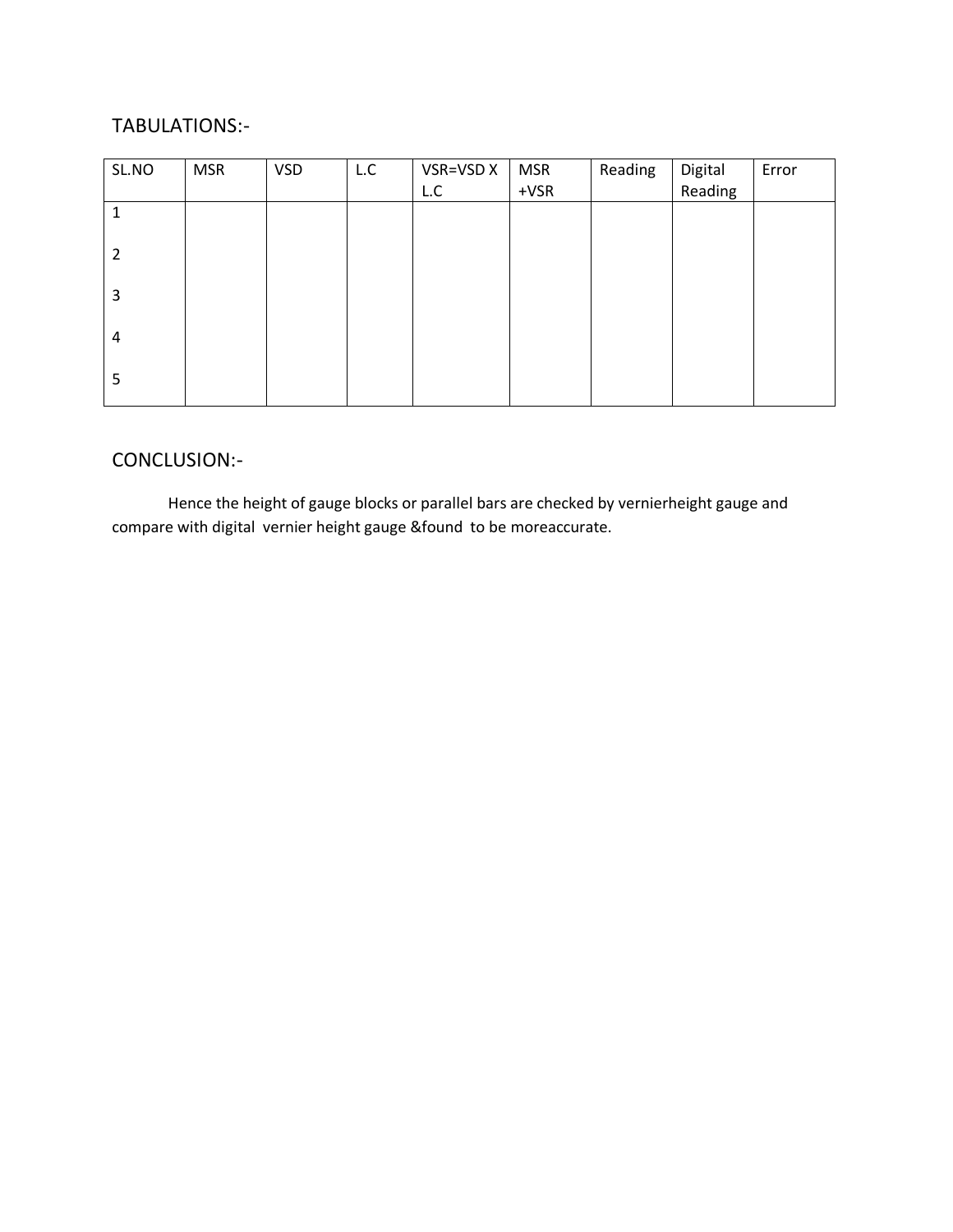## AIM OF THE EXPERIMENT:-

Determination the thickness of M.S. Plates using slip gauges.

# APPARATUS REQUIRED:-

| SL.NO | Name of the Items    | Specification          | Quantity |
|-------|----------------------|------------------------|----------|
| 01    | <b>M.S Plates</b>    | (100 x 50 x06)mm       | 02       |
| 02    | Slip gauge           | (0-83), 30mmx 9mm size | 1 box    |
| 03    | Surface Plate        | 300 x 300              | 01       |
| 04    | Vernier height gauge | 300 <sub>mm</sub>      |          |

## THEORY:-

A slip gauge is a rectangular block of hardened ground lapped steel with extremely high degree of flatness. Slip gauge are used as standard for precision length measurement. These are made in set and consist of a number of hardened blockswith low thermal expansion. The two opposite measuring faces of definite size is extremely close tolerance. The size of the slip gauges is 30mmx 9mm.

### PROCEDURE:-

- 1. At first we cleaned the surface of slip gauge.
- 2. Then we inserted the slip gauge for measuring the thickness by taking attentionsuch that minimum number of slip gauges isused.
- 3.
- 4. Than we removed the gauge from jobs.
- 5.
- 6. We calculated the thickness by adding indivisual slip gauge reading which is mentioned on the surface of slip gauge.
- 7. In this way by repeating above procedure we took 5 reading.

For measuring the thickness of M.S plate by using set of 112 pieces.

| Range in mm    | Steps | No of pieces |
|----------------|-------|--------------|
| 1.005          |       | 01           |
| 1.001 to 1.009 | 0.001 | n۹           |
| 1.01 to 1.49   | 0.01  | 49           |
| 05 to 24.5     | 0.05  | 49           |
| 25 to 100      | 25.00 | 04           |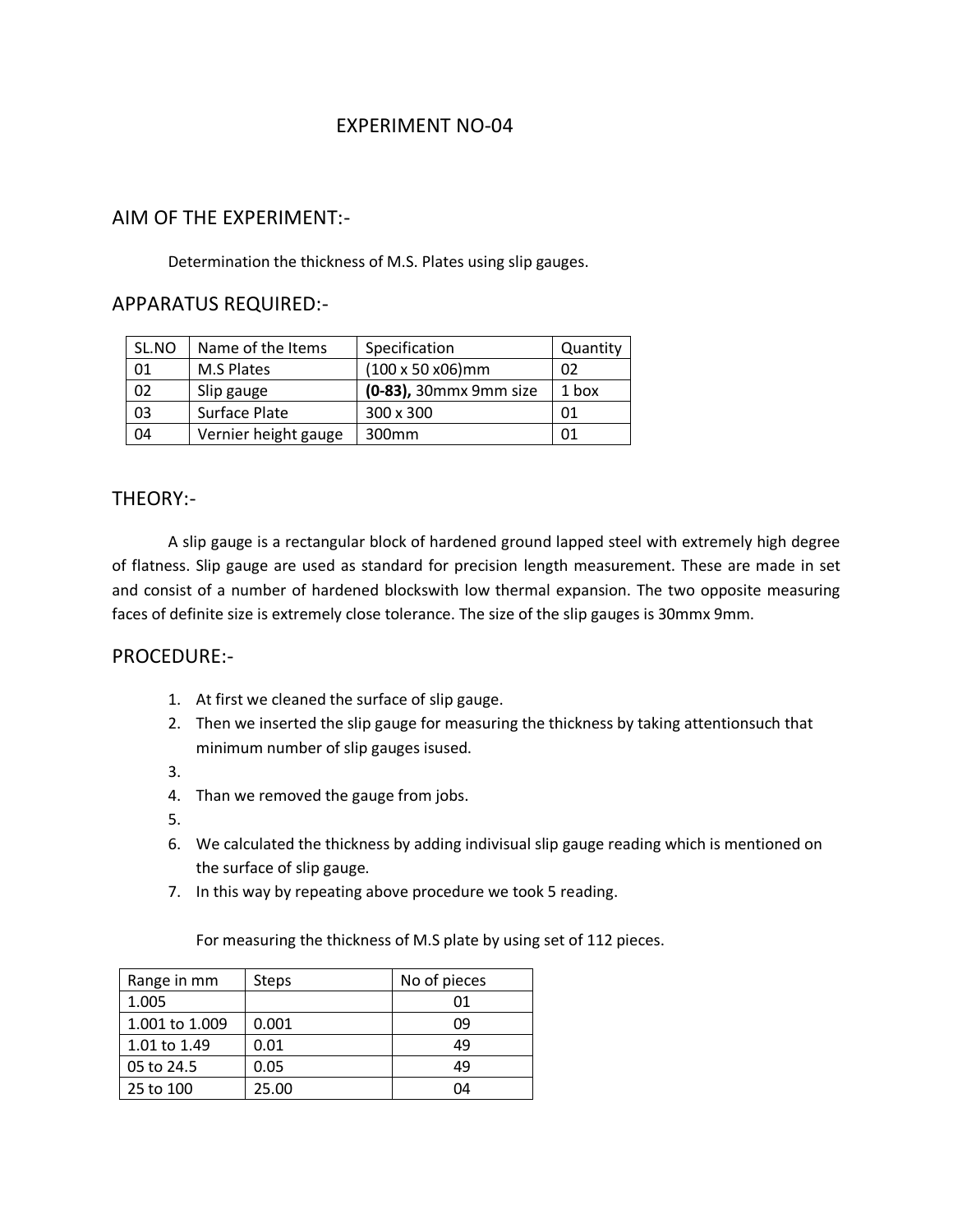# TABULATION:-

| SL.NO | Select the<br>slip | Select<br>the slip | Select 2 <sup>nd</sup> | Select 3rd | Select 4 <sup>th</sup> | Total<br>reading | Average<br>reading |
|-------|--------------------|--------------------|------------------------|------------|------------------------|------------------|--------------------|
|       | gauges             |                    |                        |            |                        |                  |                    |
| 01    | 1.005              | 1.002              | 1.37                   | 1.5        | 0                      | 4.8725           |                    |
| 02    | 1.0005             | 1.003              | 1.25                   | 2          | 0                      | 5.2535           | 4.1515             |
| 03    | 1.0005             | 1.001              | 1.15                   | 1.2        | 0                      | 4.1515           |                    |
| 04    | 1.0005             | 0.008              | 1.13                   | 0.5        | 0                      | 3.6385           |                    |
| 05    | 1.0005             | 1.008              | 1.45                   | 2.5        |                        | 5.9585           |                    |

# CONCLUSION:-

From the above experiment we find the thickness of M.S plate by using the range of slip gauges.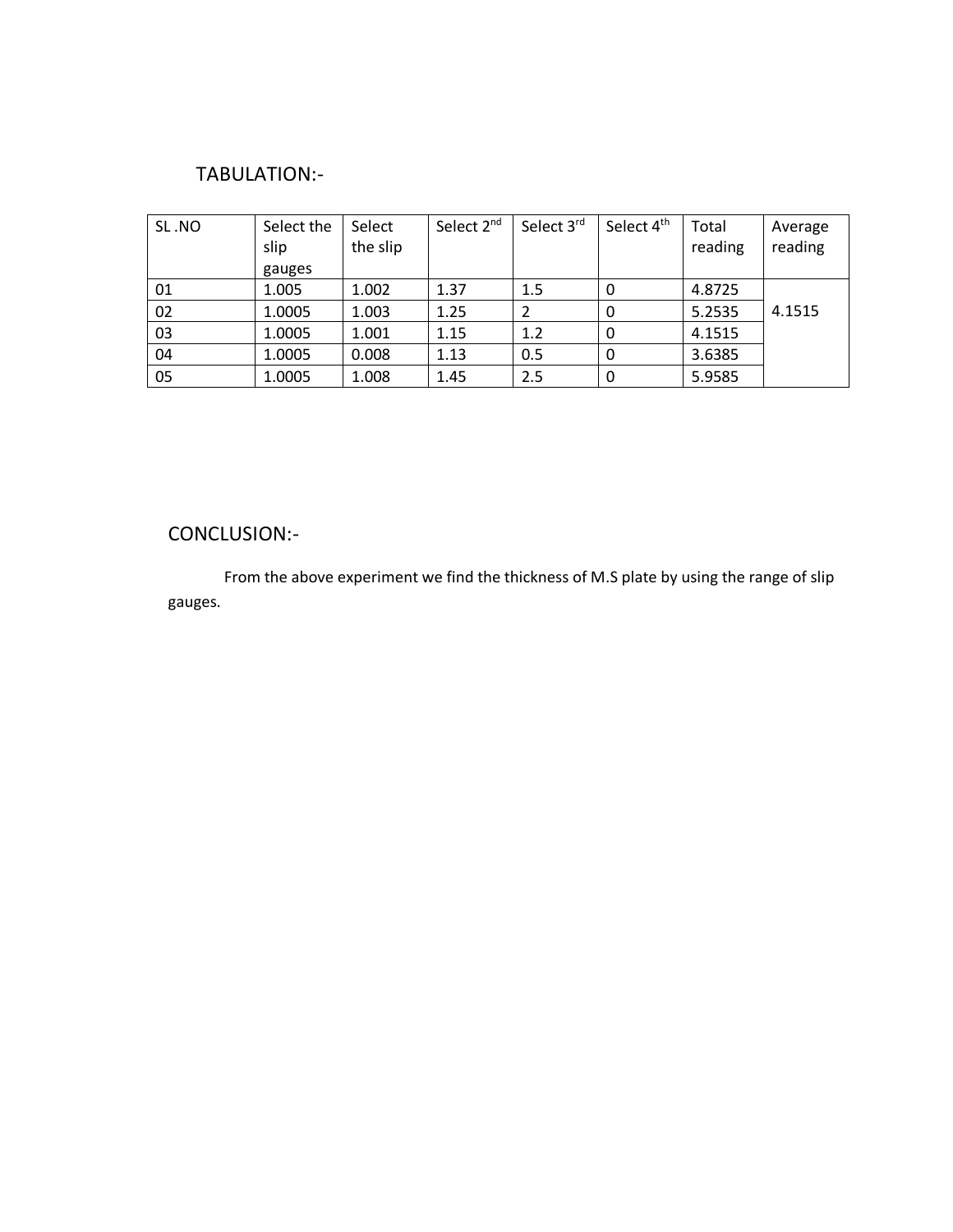## AIM OF THE EXPERIMENT:-

To determine the angle of machined surfaces of components using sin bar with slip gauges.

## APPARATUS REQUIRED:-

| SL.NO | Name of the Items    | Specification     | Quantity |
|-------|----------------------|-------------------|----------|
| -01   | One machined         |                   | 01       |
|       | surface in any angle |                   |          |
| 02    | Sine bar             | 200 <sub>mm</sub> | 01       |
| 03    | Slip gauge box       | $(0-83)$ pcs      | 01 set   |

## THEORY:-

#### Sin bar:-

It is based on the sin angle of the right angle triangle. That's why it is known as sin bar. Sin of an angle of a right angled triangle its perpendicular is divided by hypotenuses. Sine bars are available in size of 5", 10" and 20" and its accuracy of grade-"A" is 0.00001" per inch for grade-"B" is 0.002" per inch.

### SLIP GAUGES:-

For measuring and checking the size of such jobs slip gauge are used. There are generally made of tool steel. Their gauging surface is quite plain. When two pieces of gauges are kept properly one over the other, they stick to each other, so it gives high accuracy measurement as the gap between the slip gauges is negligible.

### PROCEDURE:-

- 1. At first keep the sine bar on the machined surface.
- 2. Keep the slip gauges below the two ends of the sine bar.
- 3. From that compute h1, h2 height and length L of sine bar and put it in the following table.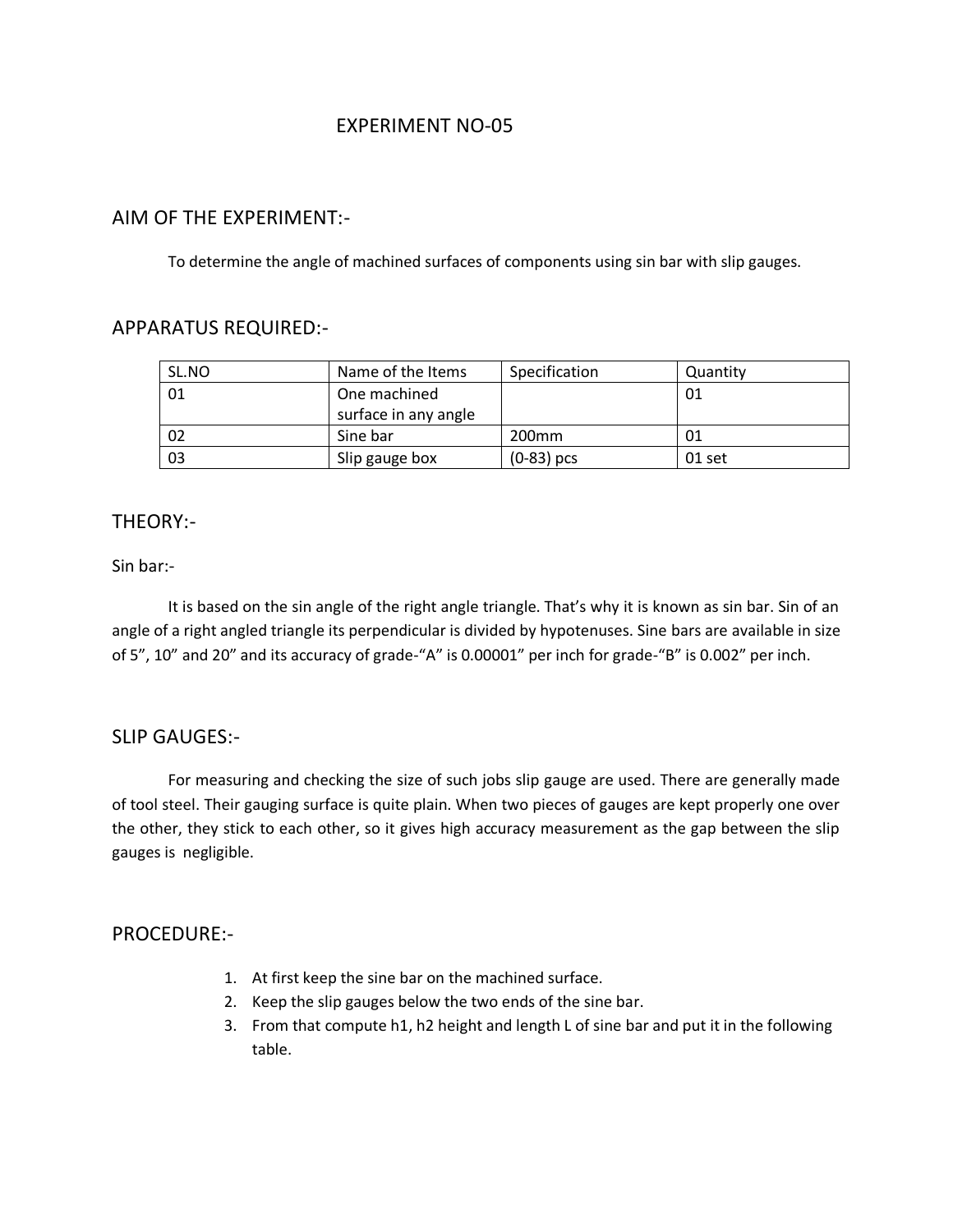# TABULATION:-

| SL.NO | h1 in mm. | h <sub>2</sub> in mm. | h1-h2 in mm. | L in mm | Sin $Q=h1-h2/e$<br>in(0) | Q=sin h1-h2/e<br>in radian |
|-------|-----------|-----------------------|--------------|---------|--------------------------|----------------------------|
|       |           |                       |              |         |                          |                            |
|       | 3.25      | 1.5                   | 1.75         | 200     | 1.75/200                 | 5radiam=28.72              |
|       |           |                       |              |         |                          |                            |
|       |           |                       |              |         |                          |                            |
|       |           |                       |              |         |                          |                            |
|       |           |                       |              |         |                          |                            |
|       |           |                       |              |         |                          |                            |

# CONCLUSION:-

From the above experiment we calculated the angle of machined surface is 28.72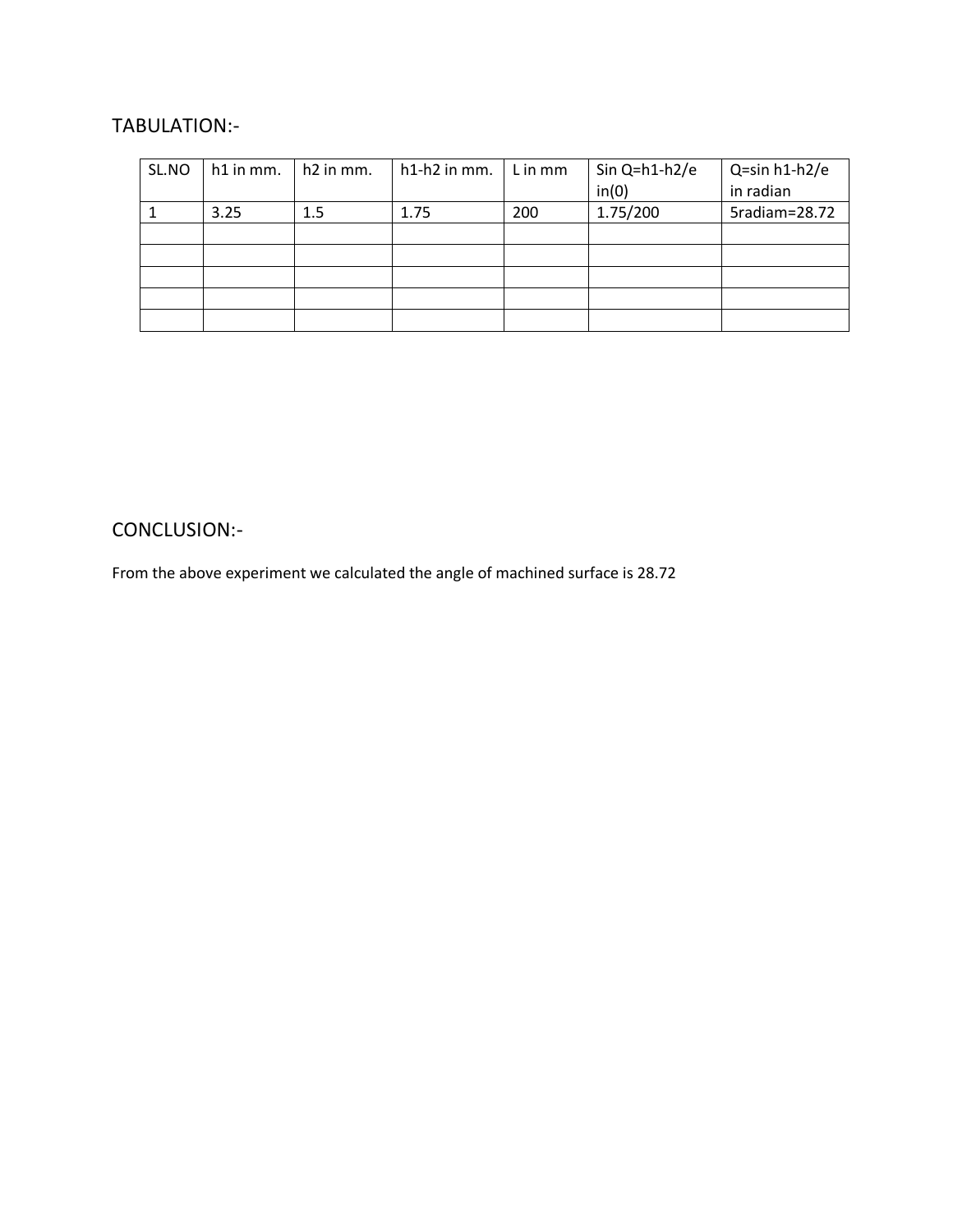AIM OF THE EXPERIMENT:-To determine the centrifugal force of a governor.

#### APPARATUS REQURIED:

| <b>SLNO</b> | Equipment            | <b>Specification</b> | Quantity |
|-------------|----------------------|----------------------|----------|
| 01          | Centrifugal governor | watt                 |          |
| 02          | Steel rule           | $0-30cm$             | 03       |
| 03          | tachometer           |                      | 01       |
|             |                      |                      |          |
|             |                      |                      |          |

#### THEORY:-

Governor is a device which automatically controls the supply of working fluid to the engine with the varying load conditions and keeps the mean speed with contain limit. The main function of a governor is to regulate the mean speed an engine, **when**

There are variations in the load by controlling the supply of working fluid.

Governors are of two types:

- (I) Centrifugal governor
- (II) Inertia governor

Generally centrifugal type governor are used in the practical field,In centrifugal governor forces of the rotating masses due to change in speed of the engine is used for the movement of the governor sleeve which is also controlled by dead weight of the sleeve or the spring.

#### TECHNICAL SPECIFICATION OF THE APPARATUS:-

Length of the link (l) Initial height (ho)

initial radius (r)

Distance(y)

Twilight of ball (wb)

Radius of rotation(r)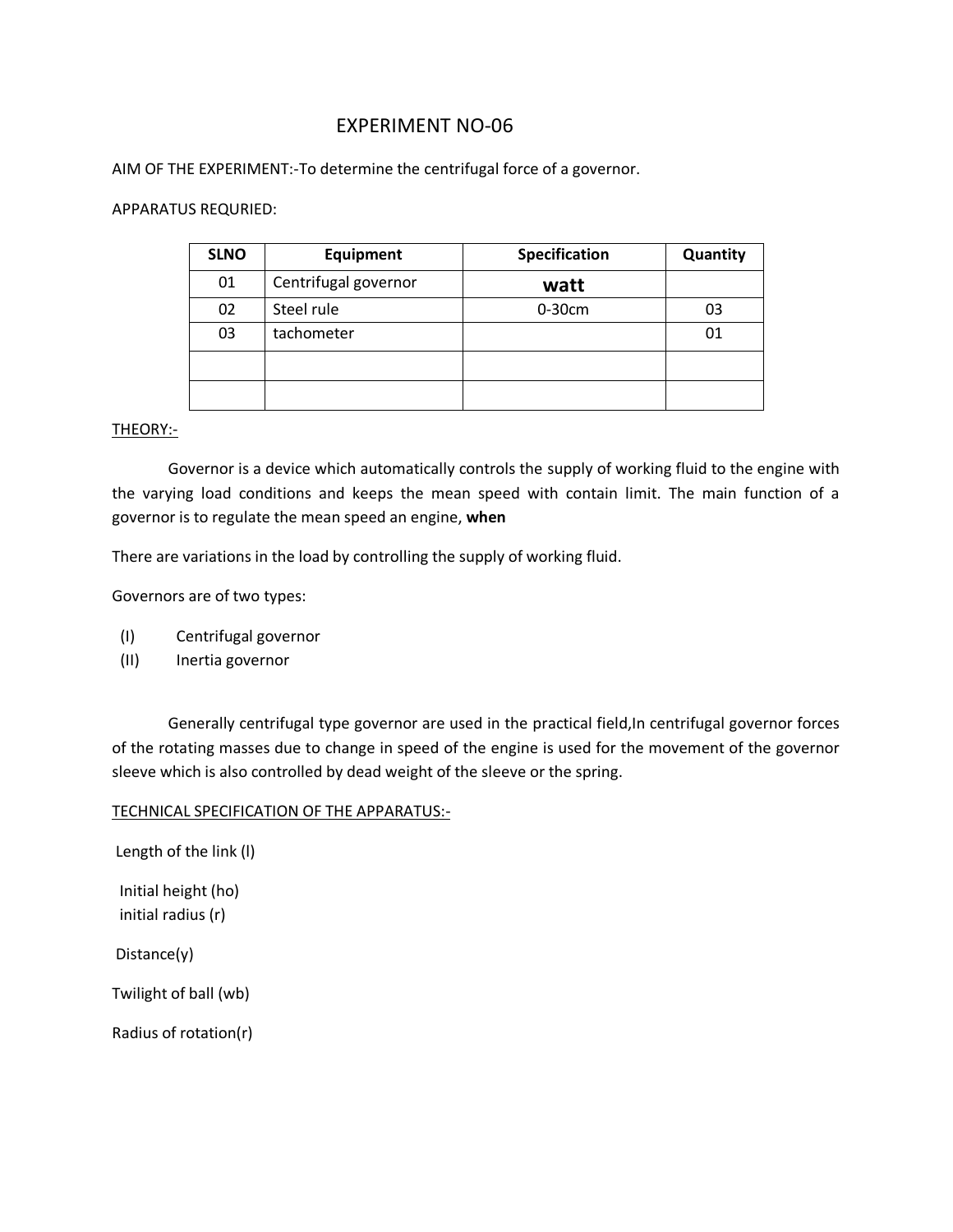### TABULATION:-

| <b>SL</b> | SLEEVE MOVING UPWARDS |                    | SLEEVE MOVIHG DOWNWARD |                    |
|-----------|-----------------------|--------------------|------------------------|--------------------|
|           | (Increasing speed)    |                    | (decreasing speed)     |                    |
| NO.       |                       |                    |                        |                    |
|           | Speed in              | <b>SLEEVE LIFT</b> | <b>SPEED IN</b>        | <b>SLEEVE LIFT</b> |
|           | RAM(N1)               | In $MM(h1)$        | RAM(N2)                | In $MM(h2)$        |
| 01        |                       |                    |                        |                    |
| 02        |                       |                    |                        |                    |
| 03        |                       |                    |                        |                    |
| 04        |                       |                    |                        |                    |
| 05        |                       |                    |                        |                    |
| Mean      |                       |                    |                        |                    |
| speed     |                       |                    |                        |                    |

#### CALCUTION:-

Radius of rotation(r)

Centrifugal force (f) =

% of sensitivity

#### CONCLUSION:

From the above experiment, we study and calculate the percentage in sensitivity of watt governor.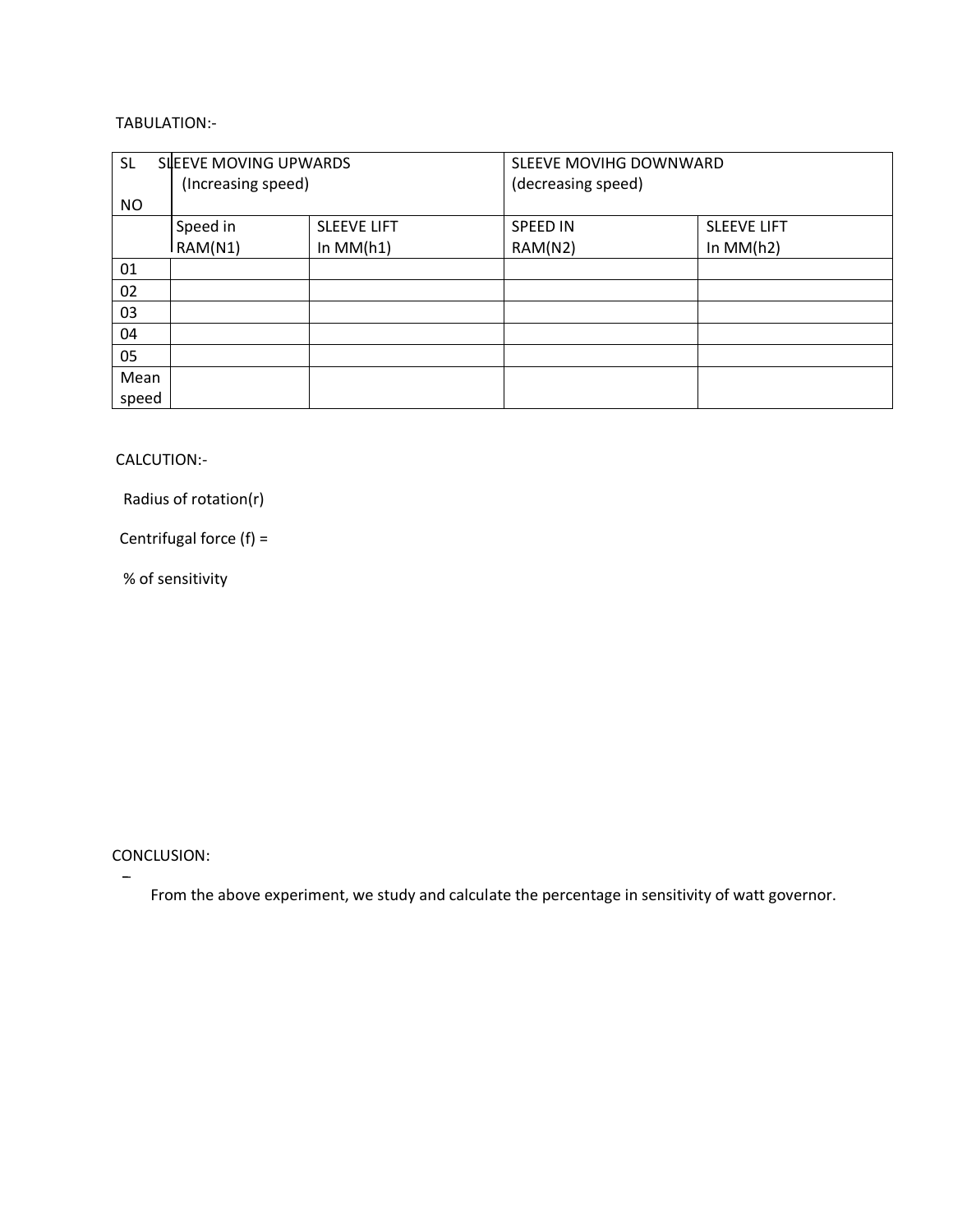AIM OF THE EXPERIMENT:-

To study about static balancing apparatus.

#### APPARATUS REQUIRED:-

| <b>SL</b> | Equipment                         | Specification | Quantity |
|-----------|-----------------------------------|---------------|----------|
| <b>NO</b> |                                   |               |          |
| 01        | <b>Static blanching Apparatus</b> |               | 01       |
| 02        | Block of different weight         |               | 06       |
| 03        | Iron balls                        | Small size    |          |
| 04        | Weight pans                       |               |          |
|           |                                   |               |          |
|           |                                   |               |          |

#### THEORY:

 **The term "static" dates back to the days before sophisticated balancing machines were available to measure unbalance static balance is where the main axis is displaced only parallel to the shaft axis. The un-balance is correct in one axial plane.**

#### PROCEDURE:-

- 1.
- 2. Remove the belt.
- 3. Screw the combined hook to the pulley with groove.
- 4. Attach the cord ends of the pans to the above combined hook.

5.

6. Attach the block No.1 of the shaft at any convenient position and in vertical downward direction.

7.

- 8. Put steel balls in one of the pans till the block starts moving up.(up to horizontal position).
- 9. No. of balls give the WR. value of block No.1.
- 10. Repeat this for 2-3 times and find the average No. of balls.
- 11. Repeat the procedure for other block.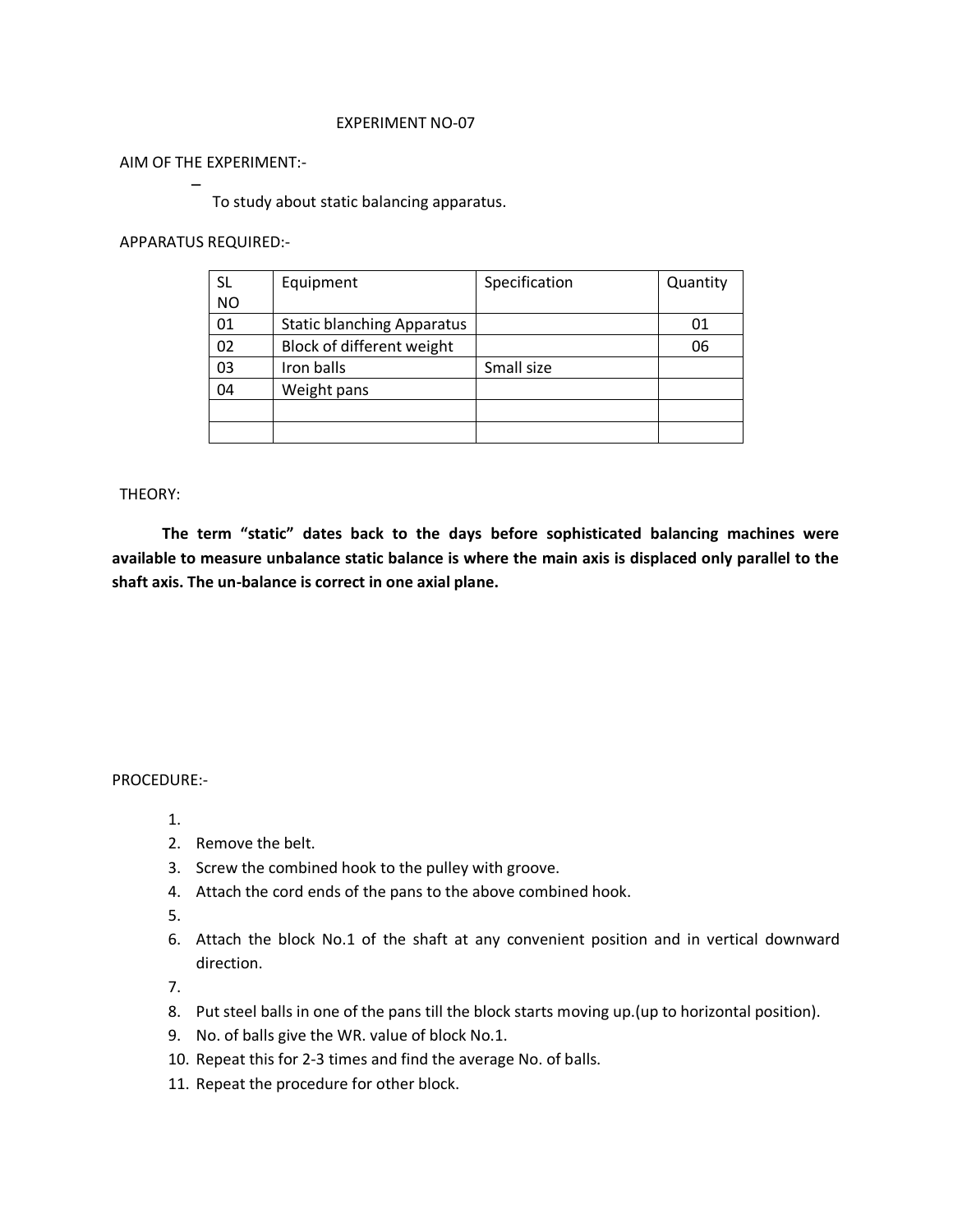| Sl.No. | WR. Weight |  |
|--------|------------|--|
| 01     |            |  |
| 02     |            |  |
| 03     |            |  |
| 04     |            |  |
| 05     |            |  |
| 06     |            |  |

## Avg.: WR. Value of one block= Sum of all WR. Weight No. of blocks.

Conclusion:-

Finally we calculate the average WR. Weight for static balancing apparatus.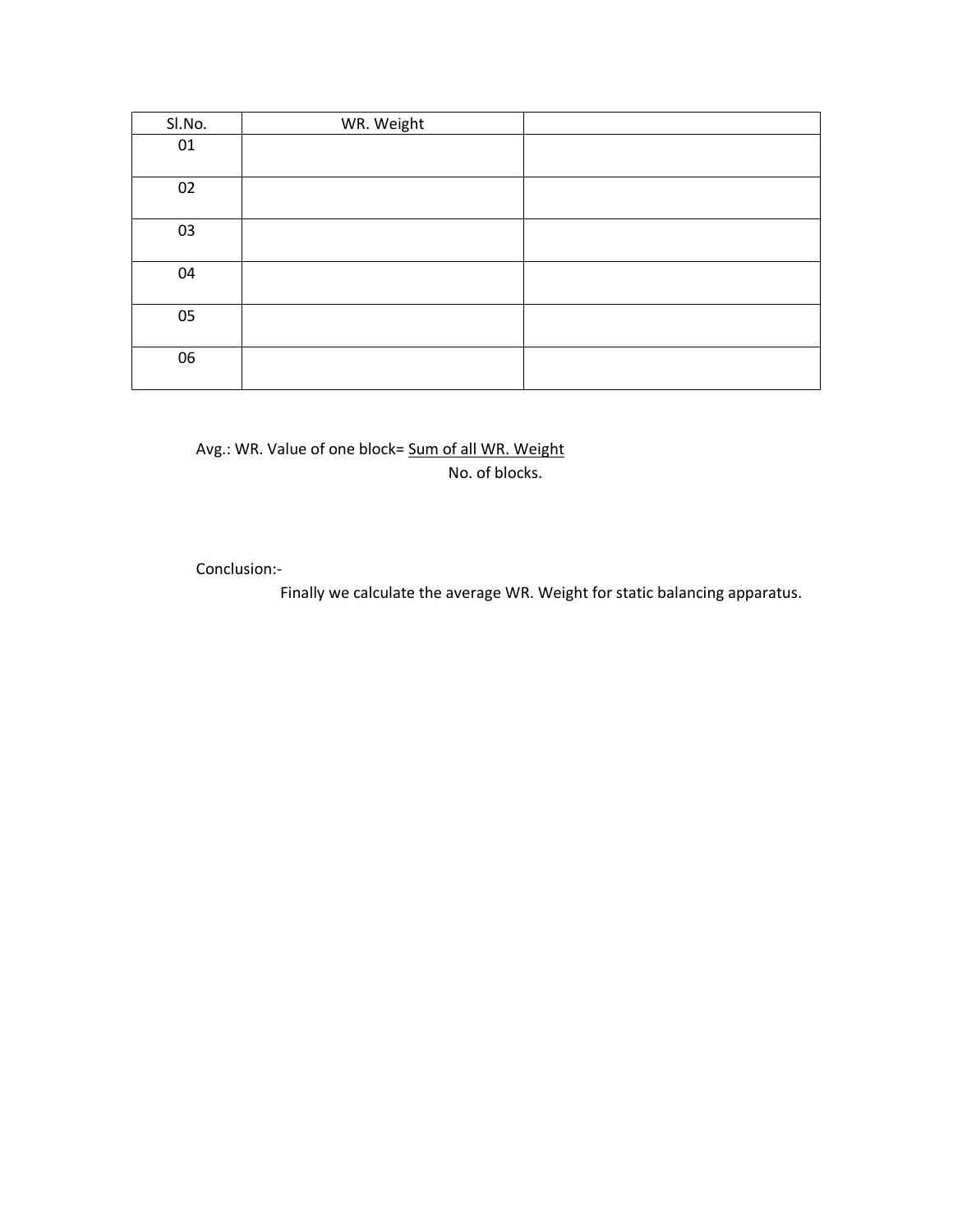#### **AIM OF THE EXPERIMENT:-**

To study and demonstration of journal bearing apparatus.

#### **APPARATUS REQUIRED:-**

| SL. | Equipments                                  | Specification | Quantity |
|-----|---------------------------------------------|---------------|----------|
| NO. |                                             |               |          |
| 01  | M.S bearing mounted freely on journal shaft |               | 01       |
| 02  | Motor A.C                                   | 0.5HP         | 01       |
| 03  | Balancing weight                            | 1kg           | 01       |
| 04  | Manometer Board                             |               | 01       |
| 05  | Flexible tube                               |               | 16.      |
| 06  | Oil reservoir                               |               | 01       |
| 07  | Collecting tank oil                         | --            | 01       |
| 08  | Oil (Red color)                             | SEA40         |          |

#### **Specification:-**

- 1. Diameter of journal =
- 2. Diameter of bearing(outer)=
- 3. Diameter of bearing (Inner)=
- 4. Bearing width=
- 5. Weight =
- 6. Motor=
- 7. Motor Control= Dimmer start
- 8. Manometer board with 16 tubes with suitable scales and oil supply tank.
- 9. Recommended oil=
- 10. Supply required=

#### **THEORY:-**

Journal bearing is designed on the basis if hydrodynamic bearing action used in practice to formulate the bearing action accurate in mathematical terms is a more complex job.

However one can visualize pattern of bearing pressure distribution due to hydrodynamic action with the help of experimental rig. This helps to understand the subject properly. The experimental test rig consist of small journal bearing. This apparatus helps to demonstrate and study effect of important variables such as- speed, viscosity and load on the pressure distribution can be verified with summer field equation.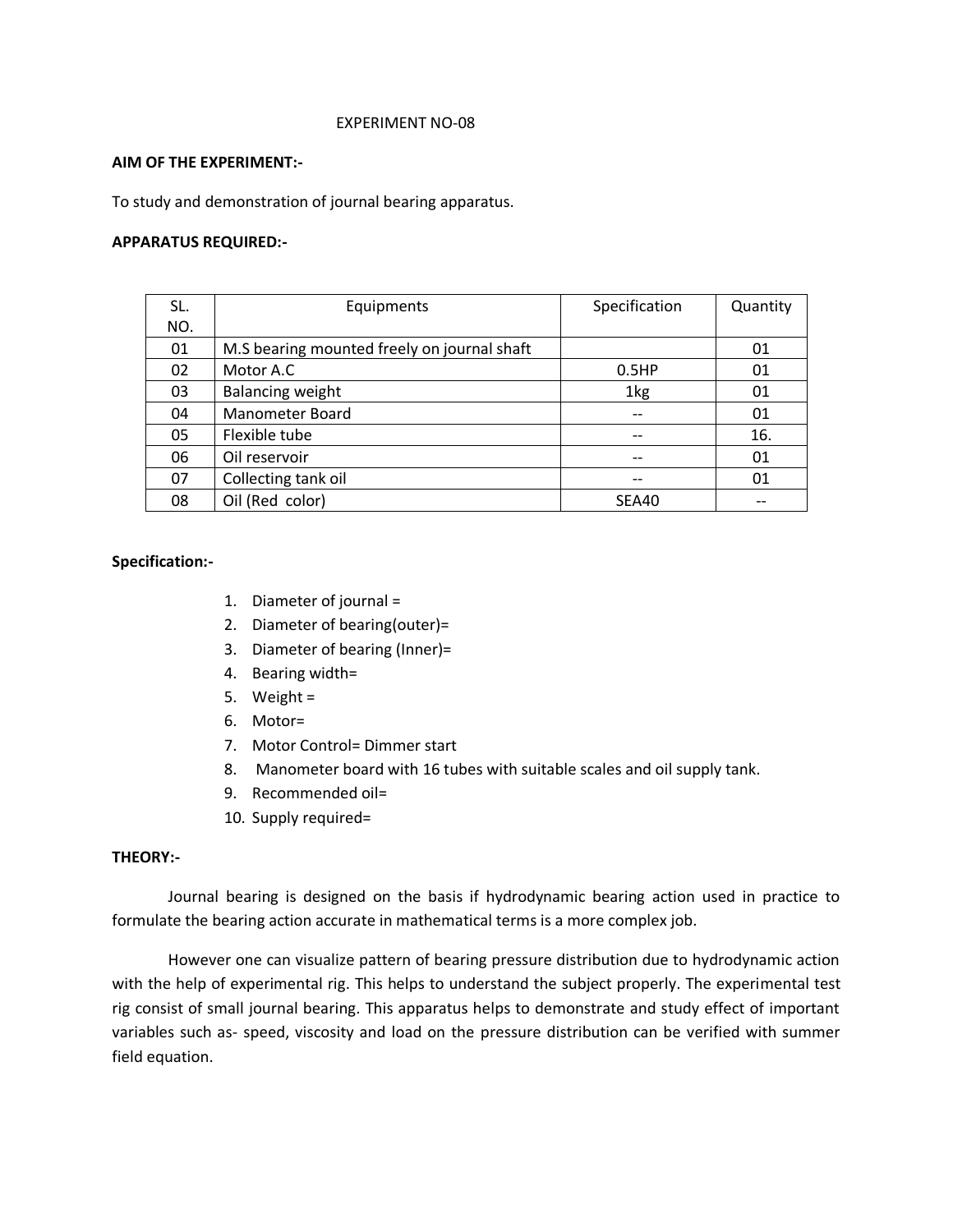#### **EXPERIMENTAL PROCEDURE:-**

Fill the oil tank by using SAE-40 oil and position the tank at desired height.

Drain out the air from the tubes on the manometer and check level balance with supply level.

Check the direction of rotation (it should be clock wise) and increase the speed of motor slowly.

Set the speed and put the load on the bearing and Let the journal run for about twenty minutes until the oil in the bearing warms and check the steady oil level at various tubes on manometer.

1.when manometer levels have settled down take the pressure readings on 16 manometer tubes

2. See that the balancing rod in horizontal position and observe steady levels

3. Repeat the experiment for various speeds and lends.

4. After the test is over set the dimmer to zero &suritch off the power.

5. Keep the oil tank at lower most position so that there will be leant leakage in ideal period

TABULATION-

| SL.NO       | P(mm) | (P-P0)max |  |
|-------------|-------|-----------|--|
|             |       |           |  |
| $01\,$      |       |           |  |
| 02          |       |           |  |
| 03          |       |           |  |
| 04          |       |           |  |
| 05          |       |           |  |
| 06          |       |           |  |
| 07          |       |           |  |
| ${\bf 08}$  |       |           |  |
| 09          |       |           |  |
| $10\,$      |       |           |  |
| $11\,$      |       |           |  |
| 12          |       |           |  |
| A           |       |           |  |
| B           |       |           |  |
| $\mathsf C$ |       |           |  |
| D           |       |           |  |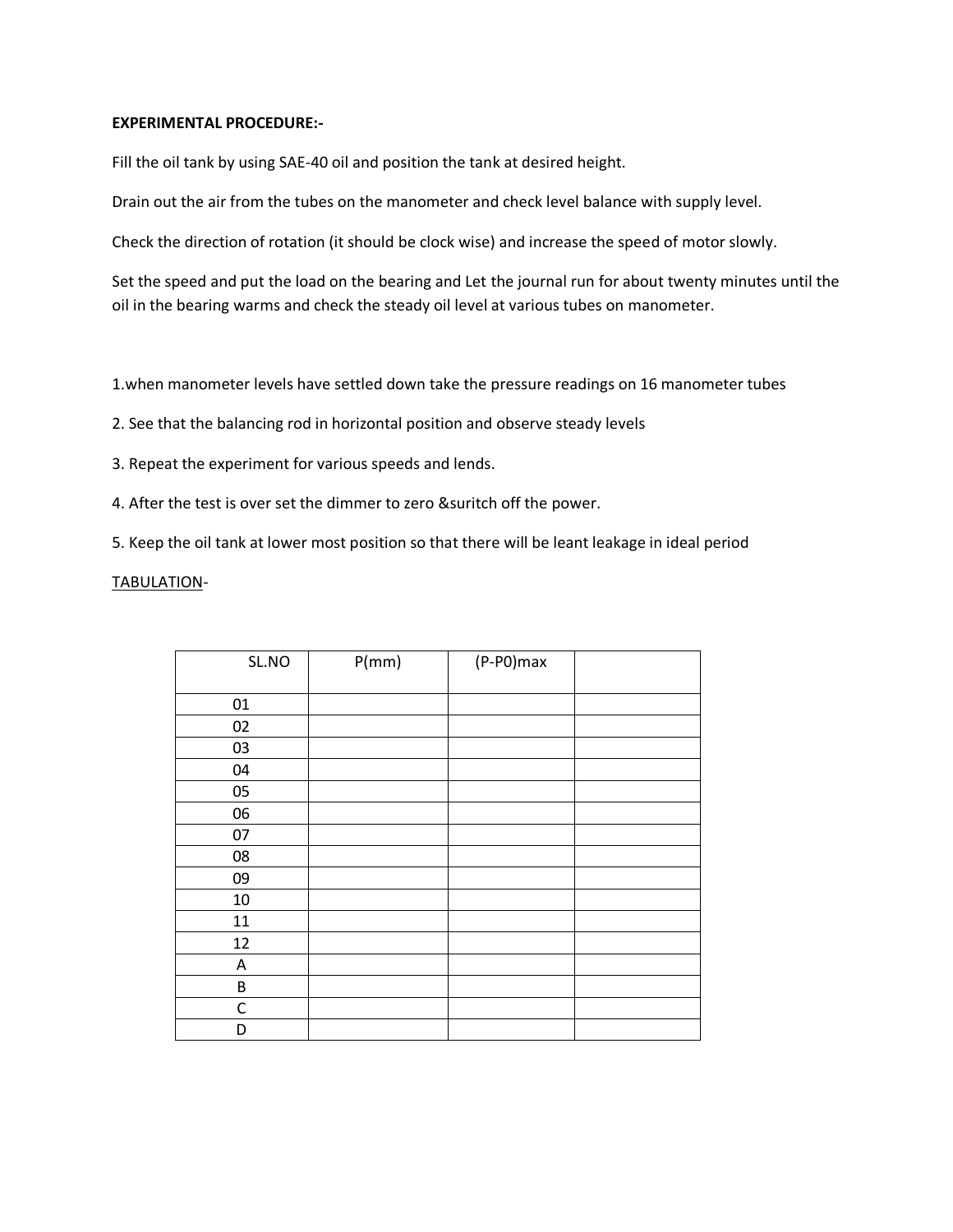# CALCULATION:-

Conclusion:-

Form the above experiment, we have successful studies and verify about journal bearing apparatus.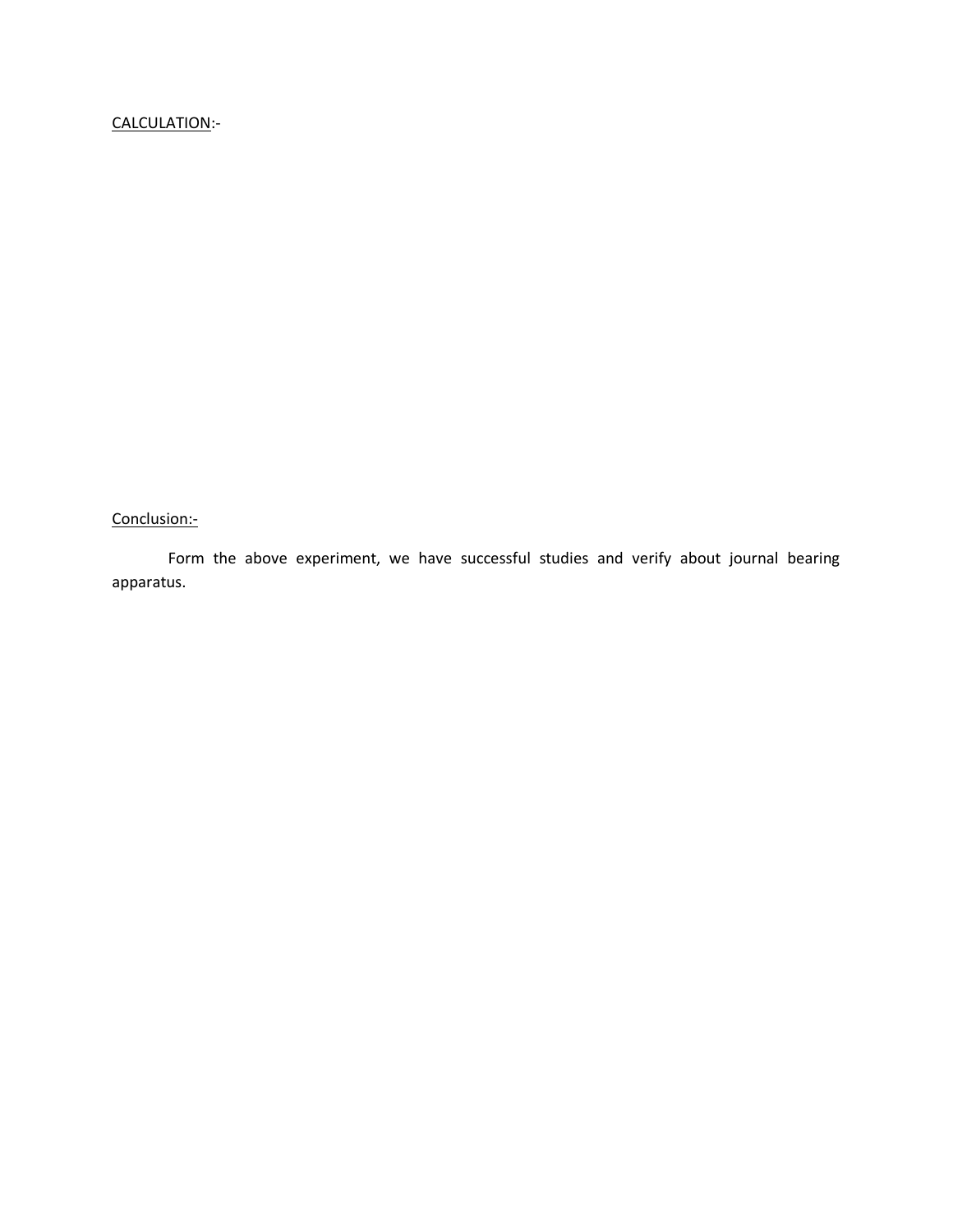#### Aim ofthe Experiment:-

To study about cam analysis apparatus and Follower.

APPARATUS REQUIRED:-

| SL  | Equipment              | Specification | Quantity |
|-----|------------------------|---------------|----------|
| NO. |                        |               |          |
| 01  | CAM analysis apparatus |               |          |
| 02  | Tachometer             |               |          |
| 03  | Weight                 |               |          |
|     |                        |               |          |
|     |                        |               |          |

#### Theory:-

:-A cam is a rotating machine element which gives reciprocating or oscilating motion to another element known as follower.

:-The cam and follower have a line contact and constitute a higher pair. The cams are rotated at uniform speed by a shaft, but the follower motion is predetermined and will be according to the shape of the cam.

The cams are widely used for operating the inlet and exhaust values of an internal combustion engine, automatic attachment of machineries, paper cutting machines , spinning and weaving textile machineries ,feed mechanism and automatic lathe machine.

#### Procedure:-

- 1. Select the suitable cams & follower c0nbination.
- 2. Fix the driving speed.
- 3. Fix the follower on the pushrod and properly tighter the check nut, such that knife edge if the follower or axis or roller follower is parallel to the axis of cam shaft.
- 4. Choose the suitable weights to be added for follower

5.See the knob of dimmer start is at zero pissition.

6. Now switch on the supply and increase speed gradually and take the reading.